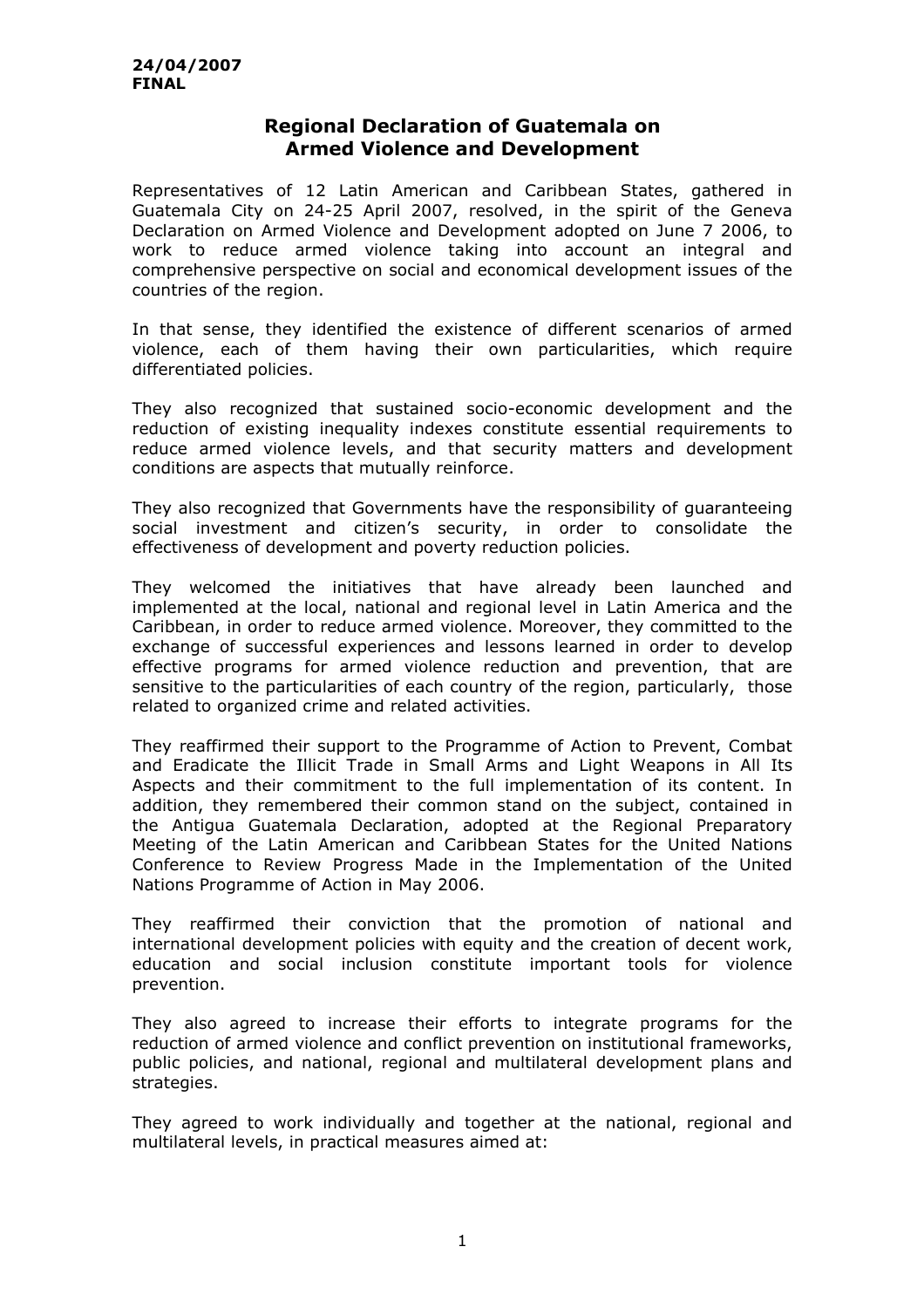## **24/04/2007 FINAL**

- Promoting studies that develop the linkage between armed violence and development.
- Promoting sustained economic development and the reduction of the levels of inequality.
- Promoting conflict prevention and its pacific management.
- Combating, preventing and eliminating organized crime activities.
- Stem the uncontrolled circulation, illicit traffic and illegal use of small arms and Light weapons and its ammunition, through initiatives in the areas of trade regulation, acquisition, possession and bearing of small and light arms by the civil population, post-conflict disarmament, demobilization and reintegration of ex-combatants, as well as arms transfer control and illicit brokering, in the context of the Inter-American Convention Against the Illicit Manufacturing of and Trafficking in Firearms, Ammunition, Explosives, and other Related Materials (CIFTA); the Programme of Action to Prevent, Combat and Eradicate the Illicit Trade in Small Arms and Light Weapons in All Its Aspects and; the Protocol against the Illicit Manufacturing of and Trafficking in Firearms, their Parts and Components and Ammunition, supplementing the United Nations Convention against Transnational Organized Crime.
- Promoting and protecting human rights, and effective and accountable public security institutions, as well as address a climate of impunity by strengthening the links between security and justice sectors.
- Promoting a comprehensive and inclusive approach to the issues of armed violence reduction and development, notably by promoting the integration of armed violence reduction programmes into national and regional development policies under a human development perspective.
- Ensuring that armed violence prevention and reduction initiatives prioritize risk factor groups, and are linked to programmes providing non-violent alternative livelihoods for individuals and communities.
- Developing and/or strengthening educational policies targeted to youth in risk factor.
- Considering the strong support to new initiatives in the international legal framework, such as the discussions on a possible Arms Trade Treaty initiated by decision of the UN General Assembly Resolution 61/89.
- Advancing in the implementation of existing sub regional initiatives (SICA, CAN, MERCOSUR, UNASUR, CARICOM).
- Developing cooperation mechanisms for the reduction of armed violence.

They further agreed to work in partnership, in a coordinated manner, with the development, peace and security-building, public health, humanitarian, human rights and criminal justice communities, and recognized the important role civil society has to play in reducing armed violence, promoting active partnerships between governments, regional and international organizations.